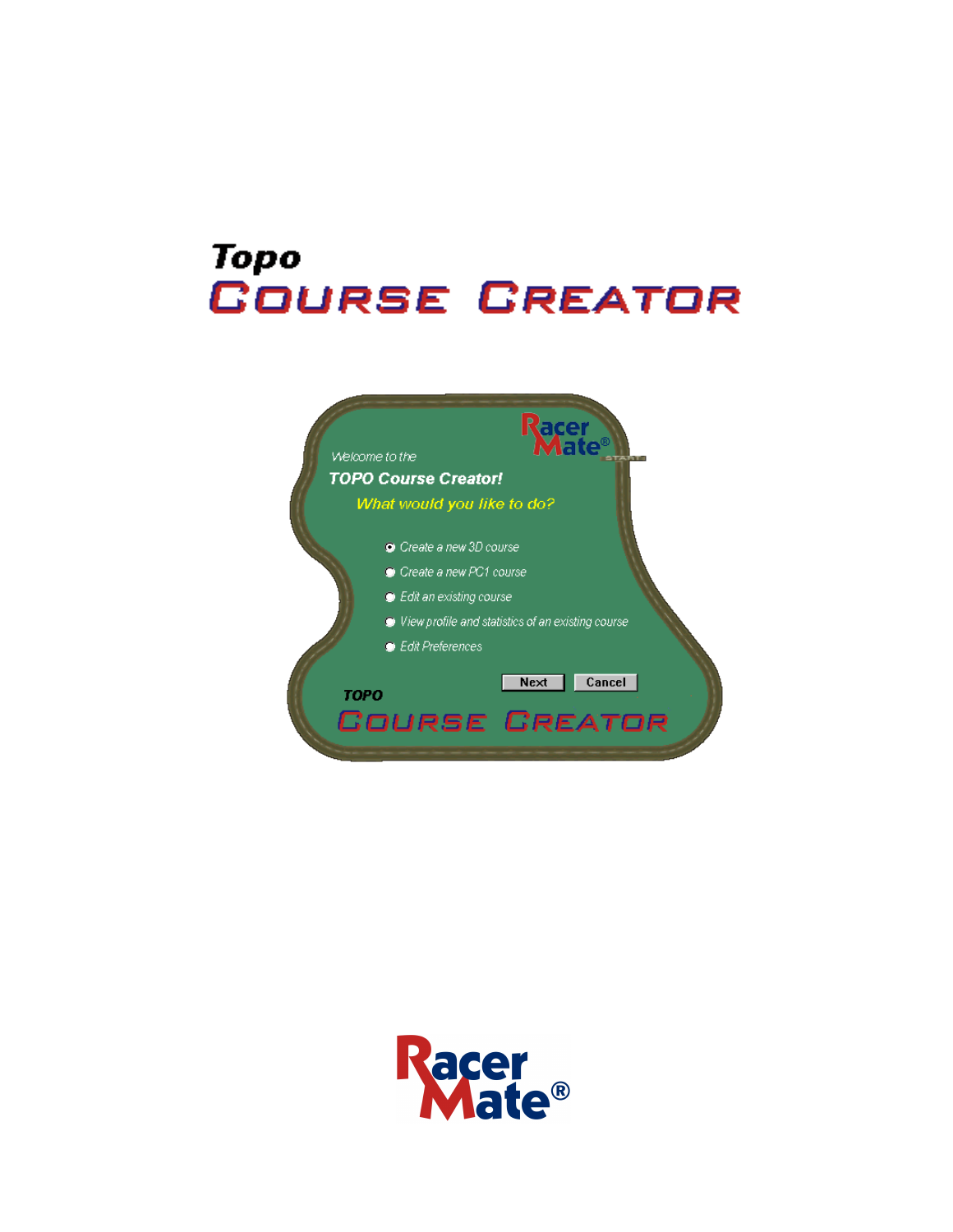# **Table of Contents**

| INSTALLATION INSTRUCTIONS - COURSE CREATOR 4          |  |
|-------------------------------------------------------|--|
|                                                       |  |
| UNINSTALL INSTRUCTIONS - COURSE CREATOR  4            |  |
| 3D SOFTWARE - UPDATE FOR COURSE CREATOR  4            |  |
|                                                       |  |
| CREATE A COURSE FROM TOPO USA - RACERMATE EDITION:  6 |  |
|                                                       |  |
| INFORMATION REGARDING USING DELORME TOPO USA -        |  |
|                                                       |  |
| CREATE A ROUTE IN TOPO USA - RACERMATE EDITION        |  |
|                                                       |  |
|                                                       |  |
| NOTES ON CREATING COURSES USING AN EXISTING COURSE  7 |  |
|                                                       |  |
|                                                       |  |
|                                                       |  |
|                                                       |  |
|                                                       |  |
|                                                       |  |
|                                                       |  |
|                                                       |  |
|                                                       |  |
|                                                       |  |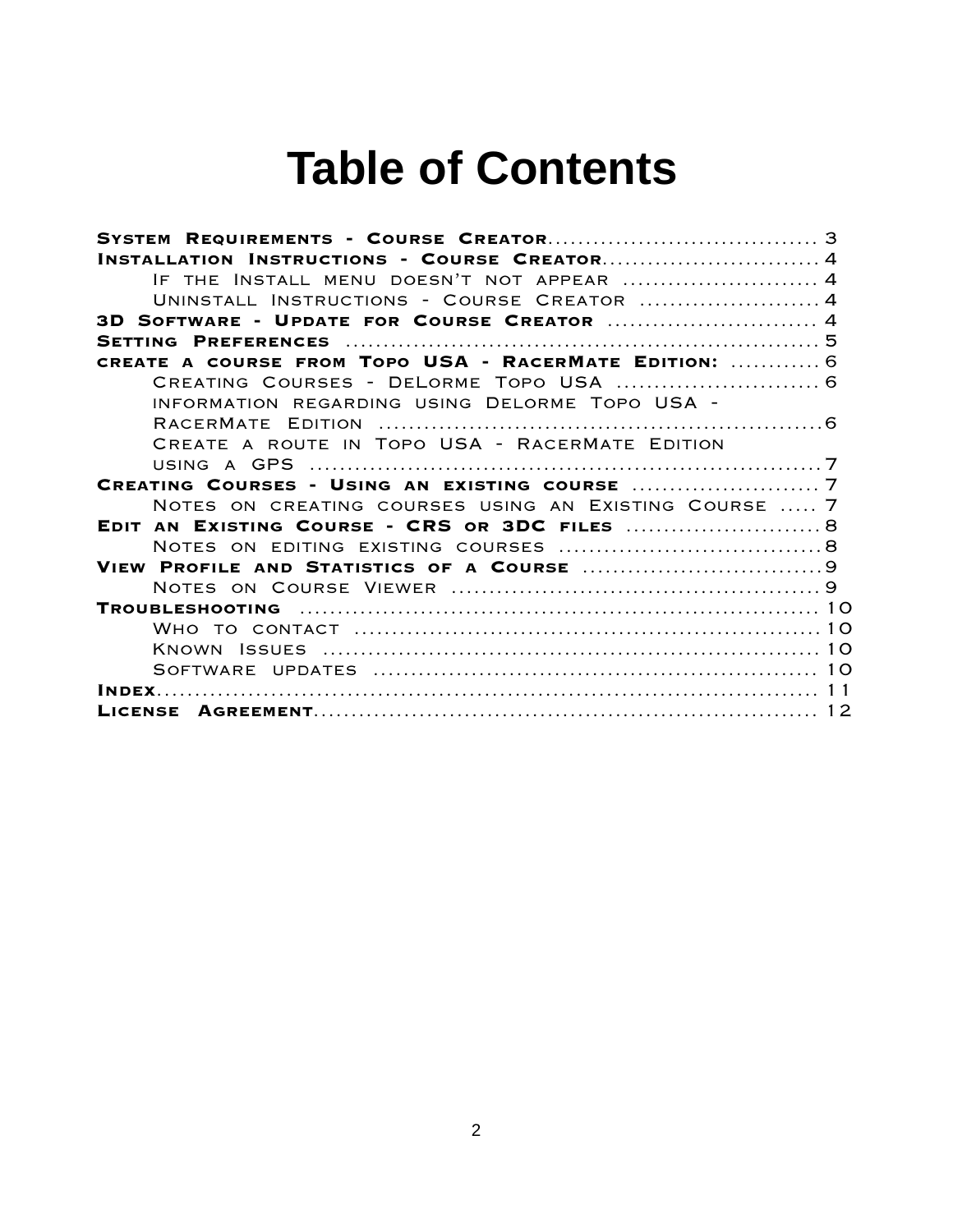# PC SYSTEM REQUIREMENTS

### **Minimum System Requirements for Topo Course Creator:**

- Pentium class PC 100MHz or better with 16MB RAM (See also the note below †).
- Windows 95/98/ME/2000/XP.
- DirectX version 8.0 or higher (8.1 or higher included).
- CD-ROM drive for installation of software.
- DirectX Compatible Video Card with 8MB V-RAM.
- Existing RacerMate training software

### **For Topo USA-RacerMate Edition Courses:**

- Requires DeLorme Topo USA RacerMate Edition software.
- For CompuTrainer 3D courses: Requires CompuTrainer 3D version 3.0 build M924.0.0.1258 or higher (supplied).

• For Velotron 3D courses: Requires Velotron 3D version 1.0 build M924.0.0.1262 or higher (supplied).

†Please check DeLorme Topo USA - RacerMate Edition documentation for system requirements specific to it.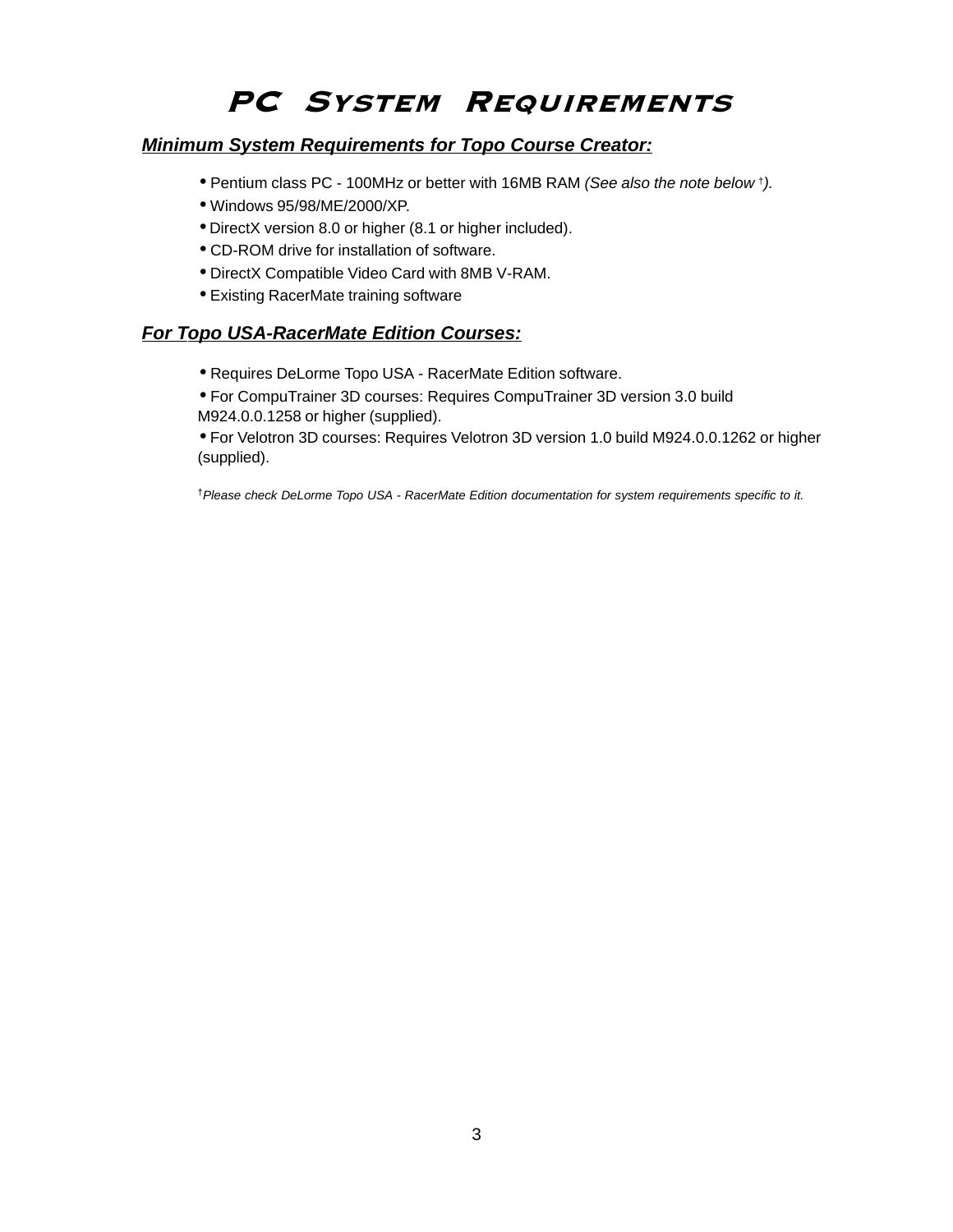# **Quick Start using RacerMate Course Creator**

### **Installation Instructions - Course Creator**

- Shut down any programs you may be running. 1.
- 2. Insert the installation CD into your CD-ROM drive. Setup will begin when the drive door is closed.
- From this menu select the option you wish to install and follow the instruction on the screen to 3. install your software.
- 4. Your software is now installed. Launching the software will bring you to the Course Creator "What would you like to do?" menu. From this screen you select the function you would like to perform and click Next. Depending which selection you make you will either enter another screen or be asked to select a file.
- 5. Before you proceed with using the Course Creator software, you should verify the settings made in the Preferences Screen are correct, and install any 3D software updates (provided on this CD).

### **If the Install menu doesn't not appear:**

- If the autorun feature for your CD-ROM drive is disabled, click **Start**, then **Run**. 1.
- 2. In the command line text box, type: D:**\Autorun.exe** (where D: is the letter of your CD-ROM drive) and then click OK
- Continue as noted above, line 3. 3.

### **Uninstall Instructions - Course Creator**

Course Creator can be easily uninstalled. This will remove the program files that were added at the time the software was first installed, but the uninstall process will not remove files added to the program after the software was installed; like, log files, course CSV files from the DeLorme software, etc. An option to remove these files is noted below.

- Shut down any programs you may be running. 1.
- 2. Go to the Program Group for Course Creator and click on the Uninstall link.
- Follow the instruction to proceed with the uninstall 3.
- To verify all the files and folders are removed, double-click My Computer and then double-4. click the drive you installed the software (default being C:\Program Files\Course Creator). Right-click the Course Creator folder and left-click on delete.

### **3D Software - Update for Course Creator**

You must update your version of 3D software for the Topo Course Creator software to work correctly. An update for both CompuTrainer 3D and Velotron 3D are provided on the Course Creator installation CD. Please be sure you select the correct version from the list, as failure to do may disable your current installation of 3D.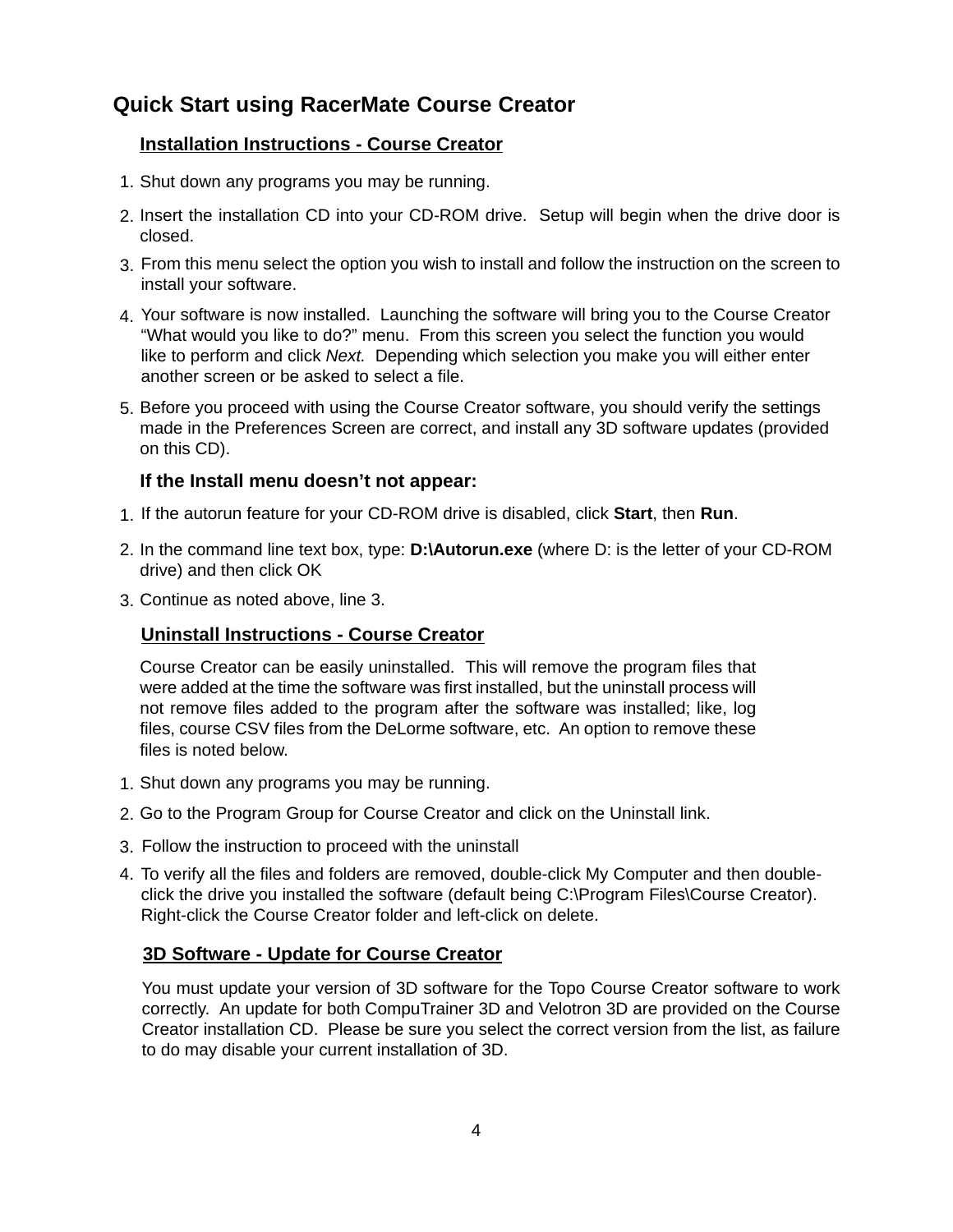### **Setting Preferences**

The Preferences Option will allow you to set the parameters from which the software will function, especially in regard to where courses will be saved.

- 1. Select the Edit Preferences option in the "What would you like to do?" menu.
- 2. Set the default **'Export'** paths. These have been preset to the default settings (established during the installation of your PC1 or 3D software) for the CompuTrainer, but verify they match the installation paths of your race software, since you may not have used factory default locations. These will be the path settings the software will use to save courses onto your PC.

**Note:** PC1(\*.crs) courses used for Velotron Coaching Software are stored by default in C:\Program Files\Velotron CS\Courses folder.

- 3. Set the default **'Export Smoothing'** amount. This value will vary from course to course. DeLorme topographical export information may not contain correct altitude information based upon changes that occured when a roadway was added to the topography. To solve this RacerMate can smooth (take away the highs and raise the lows) to essentially duplicate what the surveyor would have done when the road was made. Experimenting with this value may yield the best results. Range can be set from 0 to infinity, but start at zero and increase in steps of 10 until you are satisfied with the course. There is a point where smoothing will make the course entirely flat, which shouldn't be the goal with this feature.
- 4. Set the **Export Options** for the DeLorme Software. These have been preset to default settings, but verify they match the *installation path* of the Topo Course Creator CSV folder. This setting will determine where the DeLorme software will export the CSV file used to create either the .crs or .3dc file. The default path is C:\Program Files\TopoCC\CSV Files.
- 5. Set the Resolution (in meters) for the DeLorme software Export feature. By default this is set to the optimum setting for the most detailed course. This will determine how often data will be sampled from the DeLorme software, but be aware that due to the complexity of the. You may experiment with this value to see how it affects your course.
- 6. Choose metric or leave unchecked to change the distance views in any screen or course editor.

When your preferences are set, you can now use Course Creator to generate courses from either DeLorme Topo USA - RacerMate Edition or from existing courses within the RacerMate training software.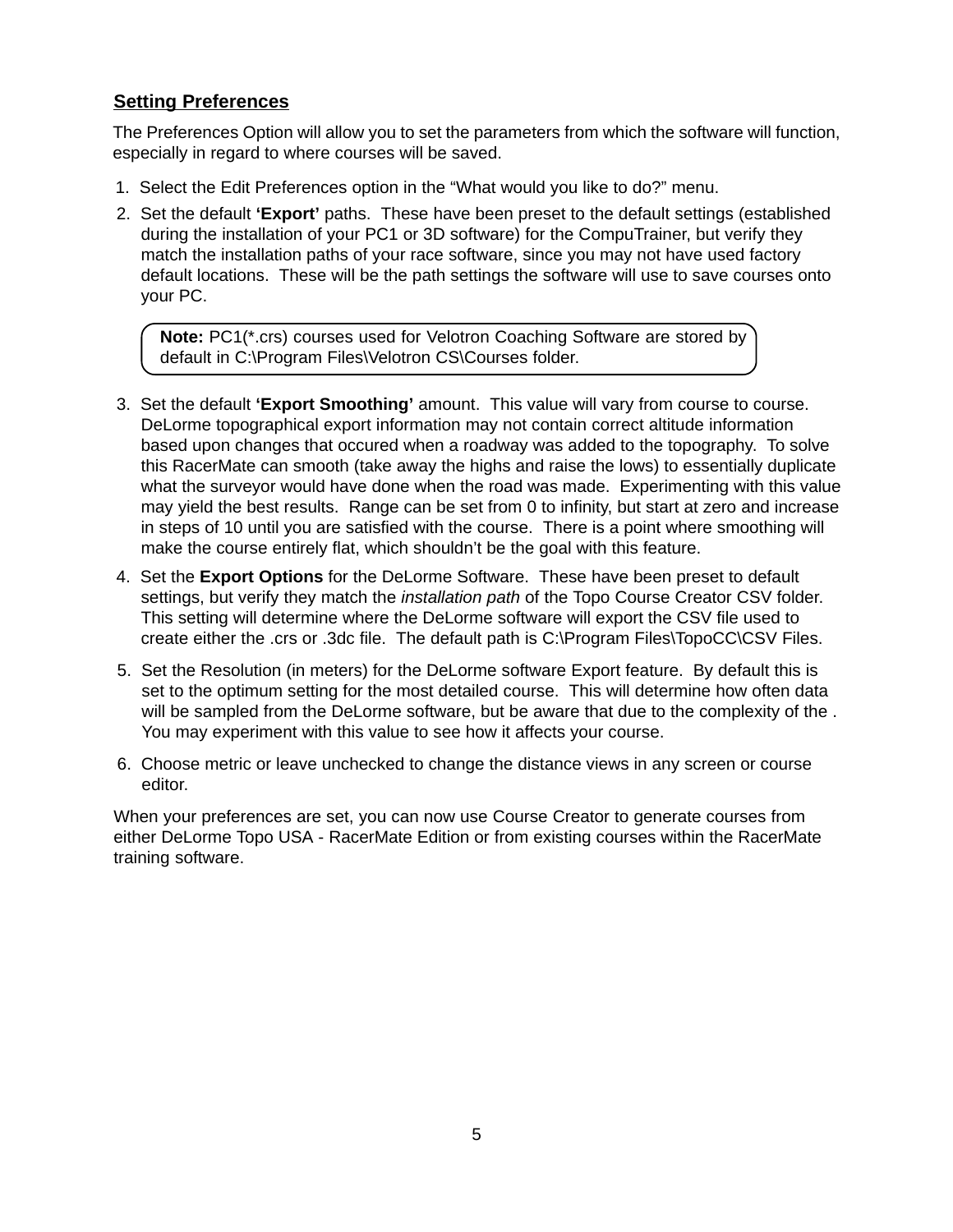### **Creating Courses - DeLorme Topo USA - RacerMate Edition**

Creating courses using the DeLorme Topo USA - RacerMate Edition is a two step process. First you **must** create the routes and export the course data from the Profile screen using the DeLorme Topo USA - RacerMate Edition Software. When you have done this, then you can create courses using Course Creator.

DeLorme added a few new features to their DeLorme Topo USA software for RacerMate. These include the Export Feature and a Bridging Feature. Details on how to use these features are listed in the DeLorme software manual, but will be briefly mentioned below.

To create a course from the Delorme Topo USA - RacerMate Edition:

- 1. Select **Create Course** for either 3D or PC1 and click **Next**.
- 2. Select DeLorme Topo USA file and click **Next**.
- 3. Select the appropriate CSV file created by the DeLorme Topo USA software. If necessary, browse to the folder where the CSV file is located. Once selected, click on Open button to build the course.
- 4. A confirmation dialog box will indicate the course file was created and where it was saved.
- 5. Your course should now be available to ride.

### **Important information regarding using Delorme Topo USA - RacerMate Edition**

- Topo USA routes can generate courses that defy the standard course building tools of our 3D software, so don't be surprised to see visuals on the 3D race screen you haven't seen before.
- You will not be able to edit all courses built using this Course Creator software within the 3D software. Doing so may produce the red "Warning Zone" mentioned in the course building tips section of the CompuTrainer 3D software manual.
- Courses with \*out-and-back sections\* (returning on the same stretch of roadway) or \*crossover\* courses (a figure 8) will produce graphic errors in the 3D software. This is due to these courses breaking the rules that are set within the course creation interface of the 3D software. There is currently nothing that can be done to improve this. We recommend building these types of courses first into PC1 (.crs) courses and then use the Course Import feature within the 3D software.
- Topo USA RacerMate Edition added a "bridging feature" to allow you to bridge over waterways. You may not realize a course needs a bridge until you ride it or run the course in 3D's Demo Mode. These will appear as sections you know should not be part of a real roadway (you will ride into what looks like a canal or creek bed). Make note of the milage when these occur, then add bridges in Topo USA's Profile display. Then export the newly edited course data. In addition, you can use the bridge feature to tunnel into hillsides, remove the top of a hill, or in any other way needed to change the course more to your liking.
- ◆ Topo USA RacerMate Edition added a new Road Type. In Topo 4, the "Route tab" has 3 routing options: Road, Trail, Direct. In the RacerMate Edition there is one more option for creating routes: RacerMate. Though similar to the Road option, it will better adhere to the shape of the road (for speed and technical reasons the Road option doesn't always do this). According to DeLorme, you will need to place \*stops\* along the route within 75 miles of each other. For example, if you create a 150 mile route, you will need to put in an extra stop about half way. Most users should put in stops anyway, as that is the easiest way to force the route down a particular road.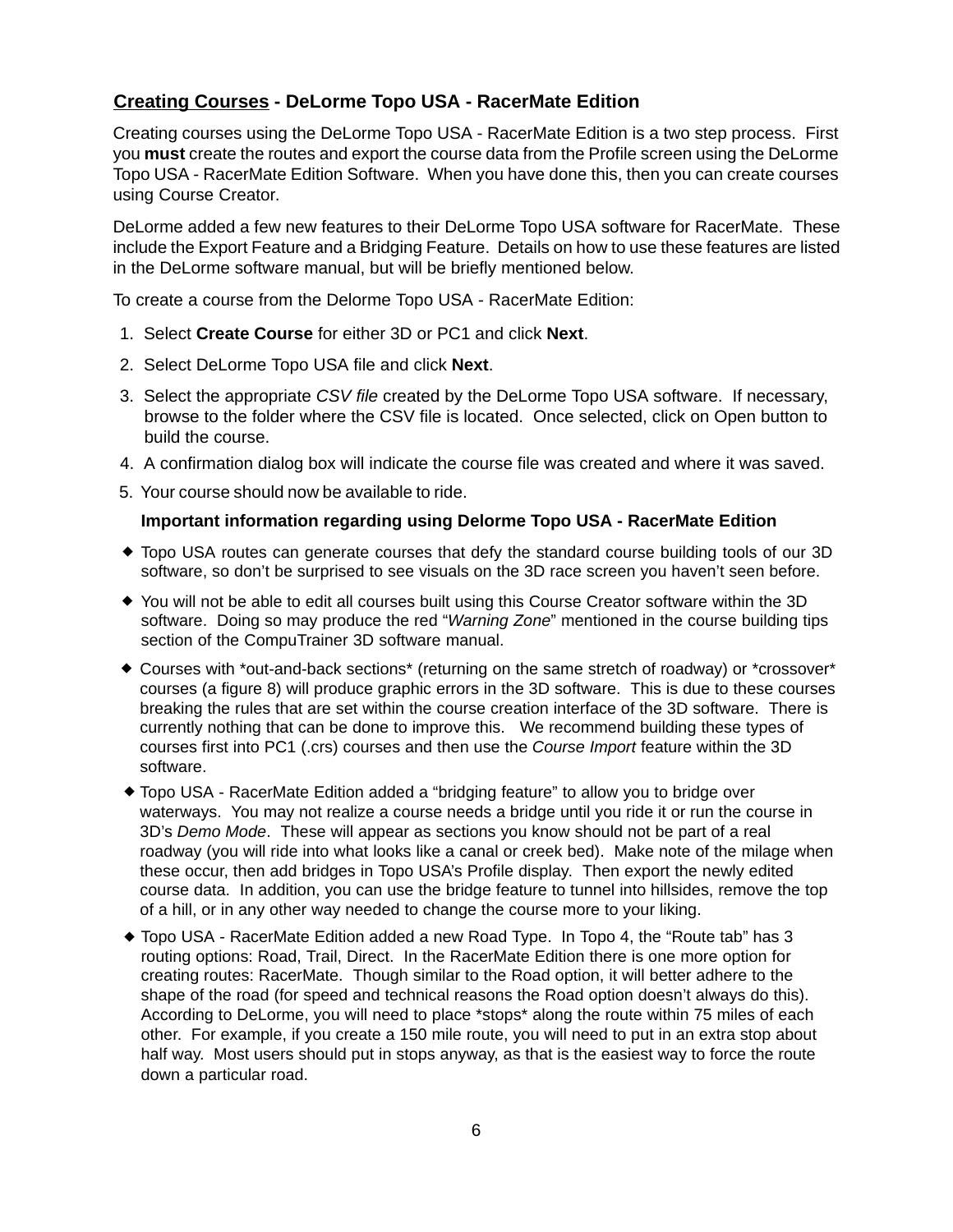### **Creating Courses - DeLorme Topo USA -** continued

◆ You can create a route in Topo USA - RacerMate Edition using a GPS. Most GPS devices allow you to add waypoints and routes (a collection of waypoints), and manage them on the device. Topo USA can receive and send these waypoints and routes to and from the GPS device. The utility to do this can be found in the GPS tab, or the MapFiles tab - it's called the Exchange Wizard. The routes imported from the GPS will be point to point routes, so they will not follow the roads. A more likely scenario is to download a track from a GPS device. When most GPS devices run, they maintain a log of the locations they have been at, recorded at regular intervals that can be specified by the user. Topo USA can download the track from the device through the Exchange Wizard into a draw line. The user can create a profile on this line as easily as they can a route to create a CSV file.

For further information on this, and any other DeLorme feature, contact DeLorme Technical Support.

### **Creating Courses - Using an existing course**

You can create a course from an existing PC1 (.crs) or 3D (.3dc) course file. This is simply a save and edit function that first makes a copy of the original and then opens the course editor to allow you to edit the data. There has historically been no real advantage in making a copy of a 3D course due to the fact that 3D courses could not easily be edited. You had to delete sections of course to edit into the middle. The major advantage to this new Course Creator feature is that you are editing courses in a table format, instead of in the graphical course creation interface. For PC1 courses, there is no longer the need to use Notepad.

- 1. Select **Create a New Course** for 3D or PC1 and click **Next**.
- 2. Select '**An Existing Course**' and click **Next**.
- 3. Browse to the correct folder location, if needed, and then select the course you want to edit to make the new course. Then click **Open**.
- 4. In the **Course Editor**, double-click the line(s) you want to edit. After making the changes, click the  $\boxtimes$  to close the editor.
- 5. A dialog box will appear to allow you to save the course by a new name.
- 6. Once saved, your new course is now available to ride.

### **Notes on creating courses using an Existing Course**

- Looped 3D courses cannot be edited for length or grade without first removing the closed loop. Length and Grade are disabled if the course is looped and you will only be able to edit these courses to add wind. Remove the closed loop in the 3D software first and then edit the course in Course Creator. Please be aware that this may affect the ease of re-closing the loop once edited.
- There are 5 columns of data in the course editor screen. These are: Leg number, Leg Length, Grade, Wind, and Accumulated Distance. When you double-click on a line of data, the Edit Leg display will appear. If the Length and Grade area are grayed out, then the course is looped and Wind is the only option you can edit.

| Edit Leg 18 |                |
|-------------|----------------|
| Length      | 8.500000       |
| Grade       | $\sqrt{-2.30}$ |
| Wind        | 0.00           |
|             |                |
|             |                |
|             |                |
| Cancel      | <b>OK</b>      |
|             |                |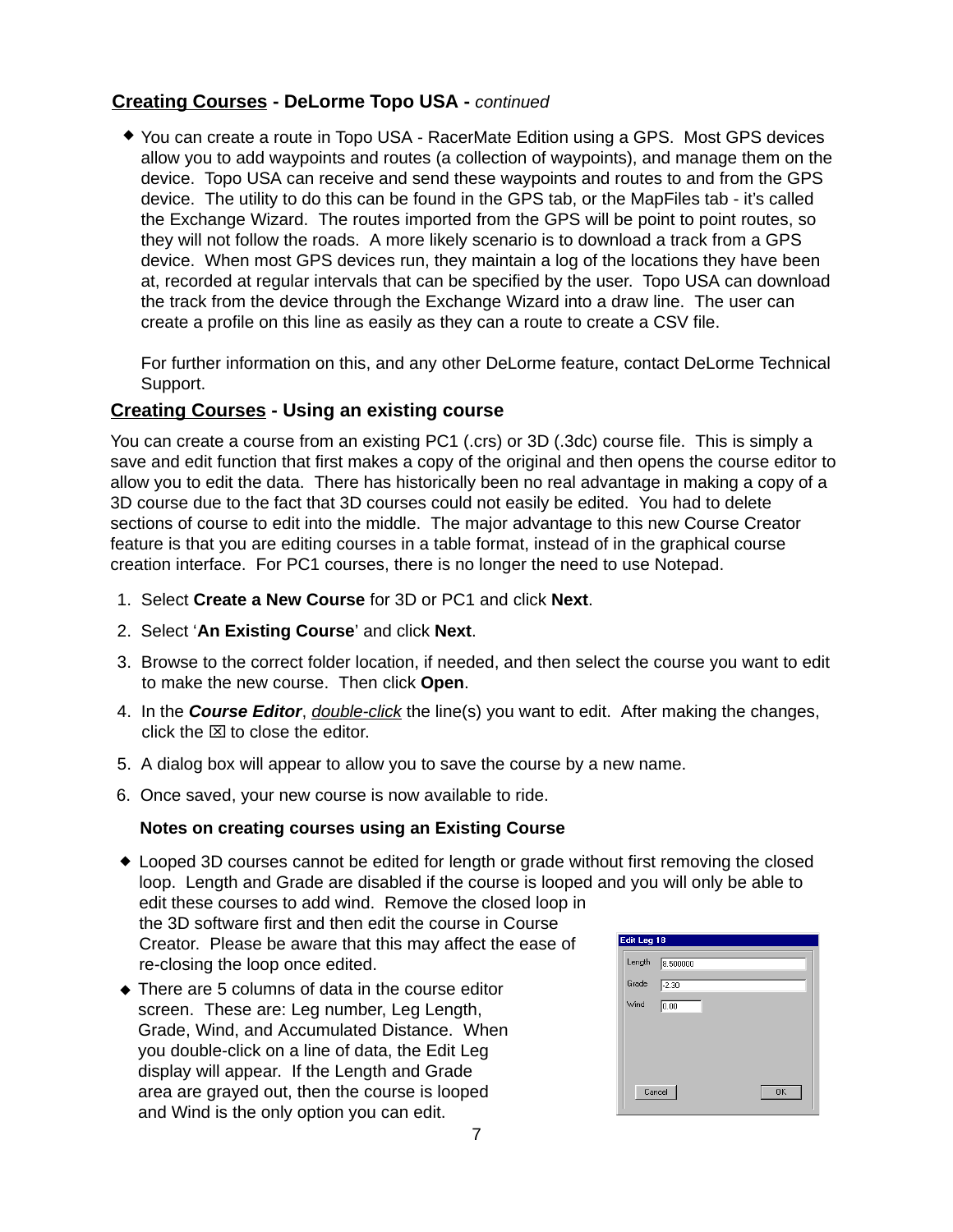### **Edit an Existing Course - CRS or 3DC files**

You can edit any existing RacerMate course using Course Creator's Course Editor except Coaching Software \*.erg files.

The Course Editor consists of 5 columns of data: Leg, Distance, Grade, Wind, and Accumulated Distance (see figure below). You can edit either \*.crs courses (used in PC1 and Coaching Software) or \*.3dc courses (used in CompuTrainer and Velotron 3D) using Course Creator. The routine is similar to creating a new course using an existing course, as previously described, where you can opt to save the edited course by a new name -- keeping the original intact.

- 1. Select **Edit an Existing Course**.
- 2. A Select File Dialog will appear. Select the correct '**Files of type**' option and browse, if needed, to the correct folder location to select the course you want to edit.
- 3. Select the course you want to edit to make the new course. Then click **Open**.
- 4. In the **Course Editor**, double-click the line(s) you want to edit, make the changes, and then click the  $\times$  to close the editor (see figure below).
- 5. A dialog box will appear to allow you to save the course. Select the same file name to overwrite or type a new file name to make an entirely new course.
- 6. Once saved, your new course is now available to ride.

#### **Notes on editing existing courses using Course Creator**

- Looped 3D courses cannot be edited for length or grade without first removing the closed loop. Length and Grade are disabled if the course is looped and you will only be able to edit these courses to add wind. Remove the closed loop in the 3D software first and then edit the course in Course Creator. Please be aware that this may affect the ease of re-closing the loop once edited.
- There are 5 columns of data in the course editor screen. These are: Leg number, Leg Length, Grade, Wind, and Accumulated Distance. When you double-click on a line of data, the Edit Leg display will appear. If the Length and Grade area are grayed out, then the course is a looped course and Wind is the only option you can edit.

| Edit Leg 18 |                     |
|-------------|---------------------|
| Length      | 8.500000            |
| Grade       | $-2.30$             |
| Wind        | 0.00                |
|             |                     |
|             |                     |
|             |                     |
|             | Cancel<br><b>OK</b> |

|                        | Leg            | <b>Distance</b> |         | Grade | Wind       | Accum. Dist. | $\mathbf{x}$          |
|------------------------|----------------|-----------------|---------|-------|------------|--------------|-----------------------|
|                        | 1              | 0.000000        | 0.00    | 0.00  | A. AAAAAA  |              | $\blacktriangle$      |
|                        | $\overline{2}$ | 0.500000        | 0.60    | 0.00  | 0.500000   |              |                       |
|                        | 3              | 1.000000        | 1.78    | 0.00  | 1.500000   |              |                       |
|                        | 4              | 1.500000        | 2.20    | 0.00  | 3.000000   |              |                       |
|                        | 5              | 2.000000        | 1.50    | 0.00  | 5.000000   |              |                       |
|                        | 6              | 2.500000        | 1.50    | 0.00  | 7.500000   |              |                       |
|                        | 7              | 3.000000        | 1.80    | 0.00  | 10.500000  |              |                       |
|                        | 8              | 3.500000        | 1.80    | 0.00  | 14.000000  |              |                       |
|                        | 9              | 4.000000        | 1.60    | 0.00  | 18.000000  |              |                       |
|                        | 10             | 4.500000        | 1.98    | 0.00  | 22.500000  |              |                       |
|                        | 11             | 5.000000        | 1.80    | 8.80  | 27.500000  |              |                       |
|                        | 12             | 5.500000        | 2.88    | 8.80  | 33.000000  |              |                       |
|                        | 13             | 6.000000        | 1.98    | 0.00  | 39.000000  |              |                       |
|                        | 14             | 6.500000        | 1.98    | 0.00  | 45.500000  |              |                       |
|                        | 15             | 7.000000        | 3.88    | 0.00  | 52.500000  |              |                       |
|                        | 16             | 7.500000        | 3.80    | 0.00  | 60.000000  |              |                       |
|                        | 17             | 8.000000        | 6.90    | 0.00  | 68.999999  |              |                       |
|                        | 18             | 8.500000        | $-2.38$ | 0.00  | 76.500000  |              |                       |
|                        | 19             | 9.000000        | $-2.38$ | 0.00  | 85.500000  |              |                       |
|                        | 20             | 9.500000        | $-2.38$ | 0.00  | 95.888888  |              |                       |
|                        | 21             | 10.000000       | $-2.30$ | 0.00  | 105.00000  |              |                       |
|                        | 22             | 10.500000       | $-2.30$ | 0.00  | 115.500000 |              |                       |
|                        | 23             | 11.000000       | $-2.30$ | 0.00  | 126.500000 |              |                       |
|                        | 24             | 11.500000       | $-2.30$ | 0.00  | 138.000000 |              |                       |
| $\left  \cdot \right $ |                |                 |         |       |            |              | $\blacktriangleright$ |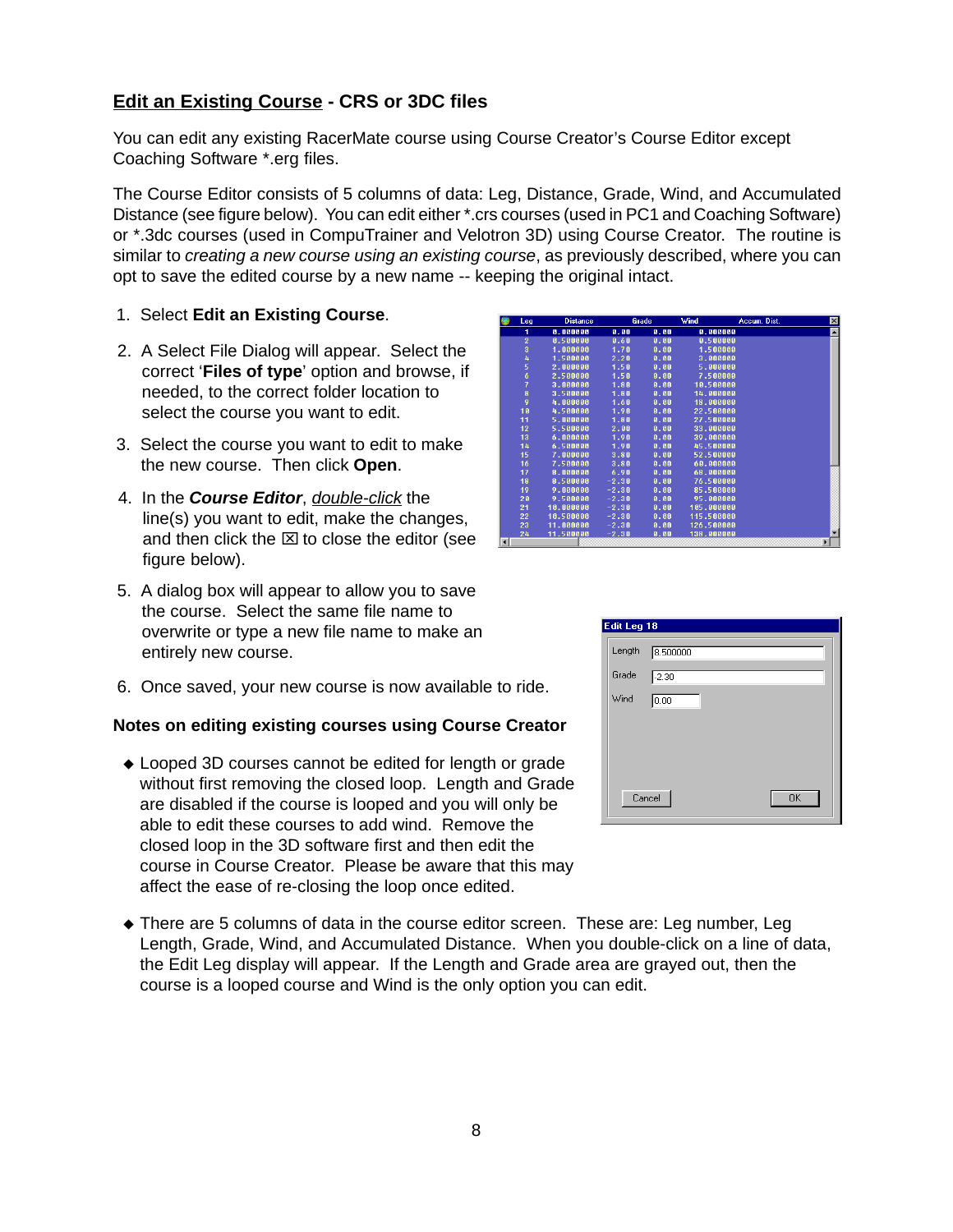### **View Profile and Statistics of a Course - CRS or 3DC files**

You can view the profile and statistics of an existing course using Course Creator. The Preview Screen contains the following data: Profile view, Overall Course Length, Closed Loop information, Total number of Legs, Grade and Max Elevation information, Wind information, and Calculated Difficulty Level.

- 1. Select '**View profile and statistics of an existing course**' and click Next.
- 2. A Select File Dialog will appear. Select the correct 'Files of type' option and browse, if needed, to the correct folder location to select the course you want to view.
- 3. Select the course you want to view. Then click **Open**.
- 4. Use the Course Viewer to determine whether the course is one you would like to ride at your current fitness level, or wait until the RacerMate trainer increases your ability to do so.



### **Notes on Course Viewer**

- There are no user editable fields are in the Course Viewer. This viewer is used only to give you information about the course.
- Course Difficulty was determined by using the Average Grade. The range is:

```
Very Easy = AVG GRADE below 0.0%
Easy = AVG GRADE 0\% - 4\%Medium - AVG GRADE 4% - 8 %
Hard - AVG GRADE 8% -10%
Very Hard - AVG GRADE 10% - or higher
```
- Maximum Elevation Gain is the total sum of the lowest to the highest grade as calculated in the individual courses.
- Courses with no wind were created that way. You can add wind to any course by using the Course Editor within Course Creator.
- The Metric Preference does not affect this screen. Both English and Metric distance.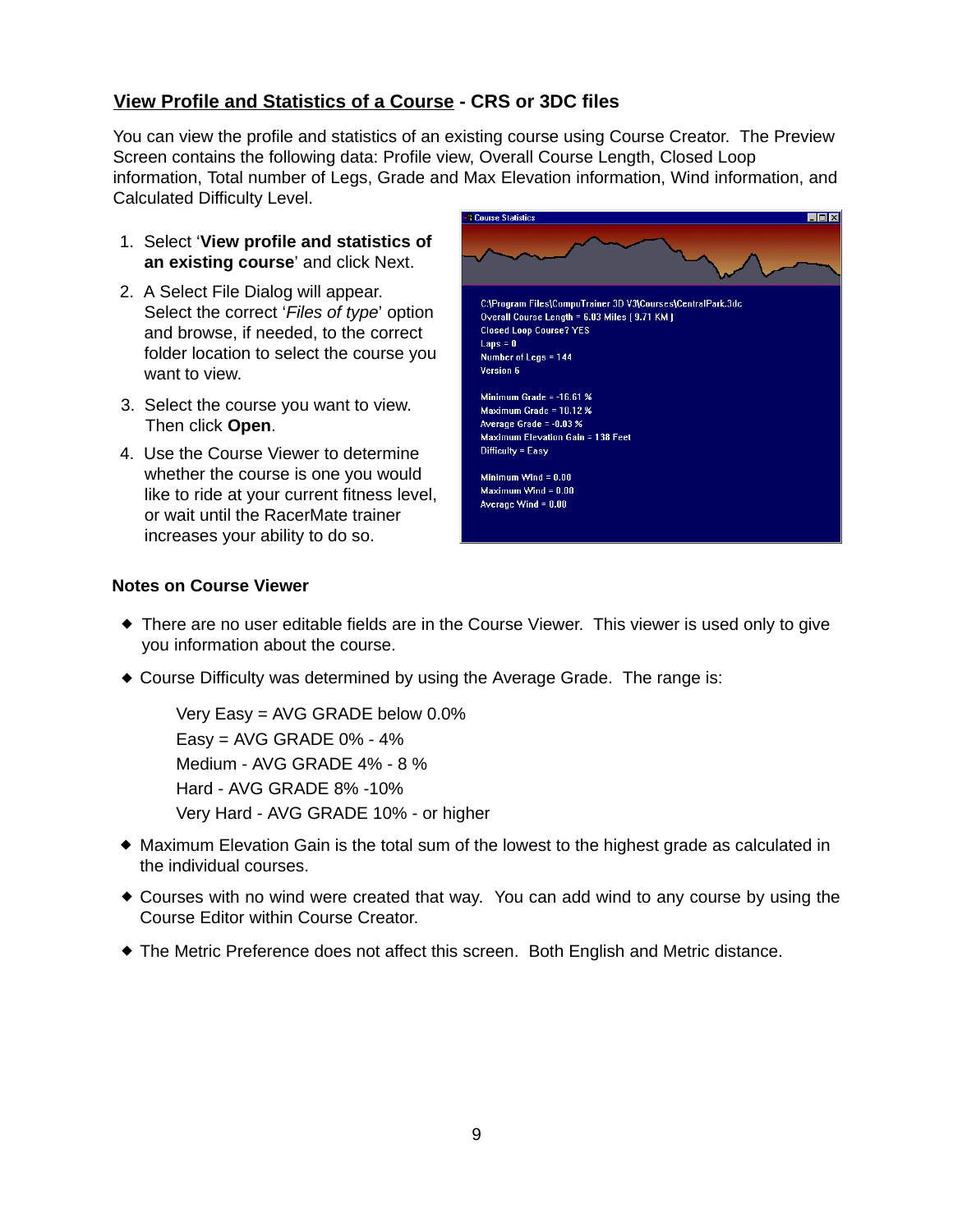### **Troubleshooting**

The DeLorme software is supported by Delorme. Go to www.delorme.com/support for assistance with Topo USA - RacerMate Edition. Be sure to indicate the version of Topo USA version you are using is the Topo USA - RacerMate Edition when contacting DeLorme.

The Course Creator software is supported by RacerMate, Inc. Go to www.computrainer.com and click on the Software Support link for help.

The general rule of thumb is this:

Course plotting and Export to RacerMate CSV is handled by DeLorme technical support. Generating the actual PC1 and 3D courses for RacerMate software is handled by RacerMate technical support. If you are not sure who to contact -- contact RacerMate first. If we determine the problem should be handled by DeLorme, we will put you in contact with DeLorme.

### **Who to contact**

service@computrainer.com -or- 800-522-3610 RacerMate Topo Course Creator

DeLorme Topo USA - RacerMate Edition support@delorme.com -or- www.delorme.com/support

### **Known Issues**

- The 3D software cannot duplicate all conditions known in the real world. For instance; courses that travel the same roadway more than once, or that cross over themselves in a figure 8 pattern will produce graphic anomalies. These are known issues and should not be reported as bugs. The types of things you may see are:
	- o Missing trees and scenery When a road travels back on itself, the 3D software cancels out the surrounding scenery.
	- Roadway shimmer or duplication When a roadway travels back on itself, the 3D software overlays another road on top of the existing road. If all data was exact to the millimeter, this wouldn't be a problem, but in fact there is no easy way to assure this. What you will see is two roads fighting for the same space, but just a hair off from each other.
	- $\circ$  Trees or signs in the sky Because some scenery is cancelled out, the signs and trees don't always get cancelled out, but don't have anything visible to attach themselves to. As you can see, the trees have no roots.
- Courses exported to .crs format are ASCII text files and can be quite large. Windows currently has a record viewing limitation of 32,000 lines of data. 100+ mile long courses made using Topo USA and then made into .crs files may exceed this limit, and as such may slow down, or even halt the attempt to Import these into the 3D software (as noted on page 6). RacerMate will attempt to overwrite this problem and update the software on the CompuTrainer or Velotron web site.

### **Software updates**

Go to www.computrainer.com -or- www.velotron.com to download updates to your Course Creator software when available.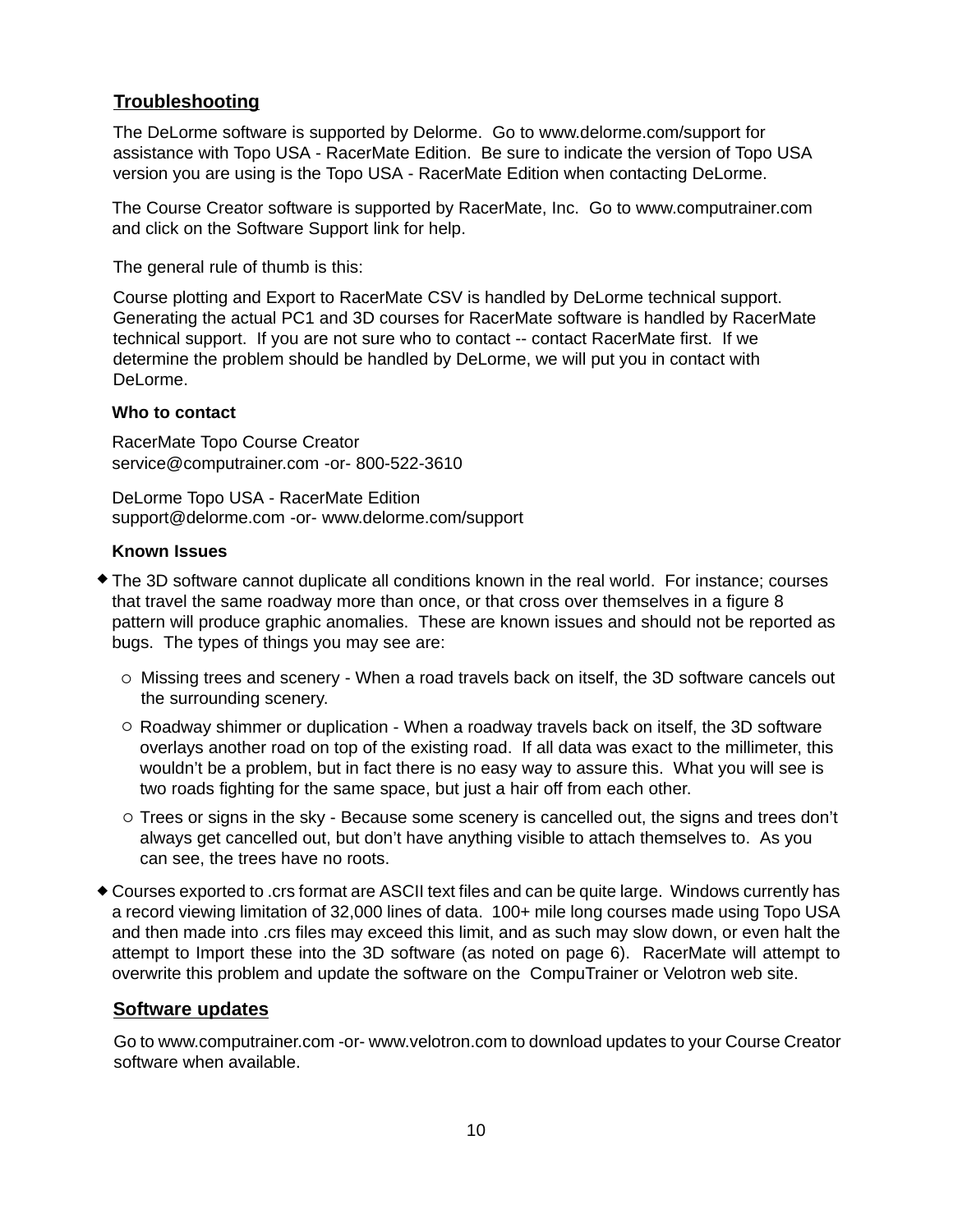# **INDEX**

### Symbols

3D Course Warning Zone 6 3D Software Update 4

## **A**

Accumulated Distance 8 Add wind 8, 9 Autorun 4

# **C**

Coaching Software 8 Course Difficulty 9 Course Editor 7 Creating Courses 3D Courses 6 PC1 Courses 6 using a GPS 7 using existing 7 CSV file 4, 6 CSV folder path 5 CSV Export paths 5

# **D**

default 'Export' paths 5 DeLorme Bridge feature 6 DeLorme Road Types 6 DeLorme Route tab 6

# **E**

Edit an Existing Course 8 Edit closed loop 3D courses 6 Edit Course Leg 8 Edit Preferences 5 Export CSV 5 Export Options 5 Export Resolution 5

## **F**

Figure 8 courses 6 Fitness level 9

### **I**

Installation 4

# **K**

Known Issues 10

# **L**

Log files 4 Looped 3D courses 7

# **M**

Maximum Elevation Gain 9 Metric Preference 5, 9 Missing scenery 10 Missing trees 10

# **O**

Out-and-back courses 6

# **P**

Preferences 5

# **R**

Roadway oddities 10

# **S**

Saving changes 7, 8 Software updates 10

# **T**

Trees or signs in the sky 10 Troubleshooting 10

# **U**

Uninstall Course Creator 4

## **V**

Velotron Coaching Software 5 View Profile 9 Visuals on the 3D race screen 6

### **W**

Web sites 10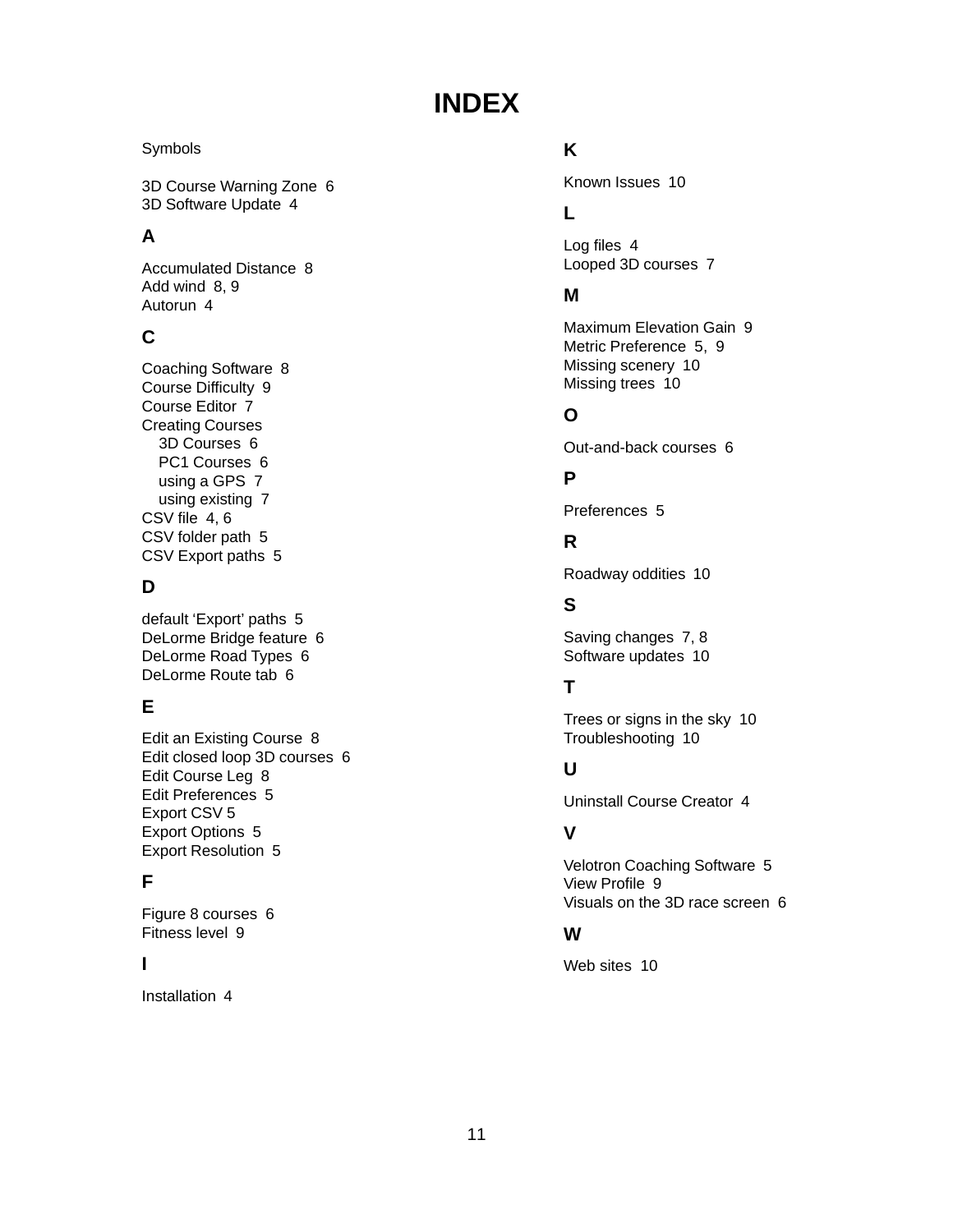# **RacerMate Incorporated Software License Agreement**

**Important — read carefully before opening or downloading this software packet. This is a legal agreement between you (either an individual or an entity) and RacerMate Incorporated. By opening the accompanying sealed software package or downloading the software from the Internet, you acknowledge that you have read and accept the following RacerMate License Agreement. If you do not want to be bound by the terms of this Agreement, promptly return the unopened software package and the accompanying hardware and instruction booklet to RacerMate for a full refund.**

**Internet customers cannot return or receive a refund for this software unless RacerMate Technical Support determines the software will not run on the intended computer. If RacerMate Technical Support determines that the intended PC did not meet minimum system requirements at the time of download, a refund will not be authorized.**

**It is the responsibility of the customer to determine whether their PC "appears to meet" minimum system requirements. If RacerMate determines the computer in which the software was installed on met minimum system requirements and the software will not run correctly with currently available hardware and/or software drivers, RacerMate Technical Support will authorize a refund of the purchase price.**

**1) License.** This License Agreement permits you to use one copy of the enclosed Software program(s) on a single computer. The software is in "use" on a computer when it is loaded into permanent memory (e.g., hard disk, or other storage device) of that computer.

**2) Copyright.** The entire contents of this disc and the compilation of the software are copyrighted and protected by both United States copyright laws and international treaty provisions. You may make only (a) one copy of the Software for backup or archival purposes or (b) transfer the Software to a single hard disk, provided you keep the original for backup or archival purposes. None of the material on the CD-ROM or floppy disc or material within the Operating Manual may ever be distributed, in original or modified form, for commercial purposes.

**3) Other Restrictions.** You may not rent or lease the Software. You may transfer the Software and user documentation on a permanent basis provided you retain no copies and the recipient agrees to the terms of this agreement. You may not reverse engineer, decompile, or disassemble the Software except to the extent that applicable law expressly prohibits the foregoing restriction. If the software is an update or has been updated, any transfer must include the most recent update and all prior versions. By opening the CD-ROM and/or installing the software package you are agreeing to be bound by this license agreement. Once installed, this software cannot be returned or a refund of the purchase be made unless authorized by RacerMate Technical Support. Software downloaded via the Internet cannot be returned or refunded unless authorized by RacerMate Technical Support.

**4) Limited Warranty.** RacerMate warrants that the software and disc are free from defects in materials and workmanship for a period of thirty (30) days from the date of purchase. If RacerMate receives notice within the warranty period of defects in material or workmanship, RacerMate will replace the defective disc. RacerMate's entire liability and your exclusive remedy shall be limited to replacement of the Software, which is returned to RacerMate with a copy of your receipt. This Limited Warranty is void if failure of the Software has resulted from accident, abuse, or misapplication. Any replacement of the software will be warranted for the remainder of the original warranty period. This warranty is for the Software disc only and does not imply to or reduce other warranties RacerMate has established for the hardware this Software is used with.

**5) No Liability For Consequential Damages.** To the extent permitted by applicable law, in no event shall RacerMate be liable for any damages whatsoever arising out of the use of or inability to use the Software, even if RacerMate has been advised of the possibility of such damages. Because some states/jurisdictions do not allow the exclusion or limitation of liability for consequential or incidental damages, the above limitation may not apply to you.